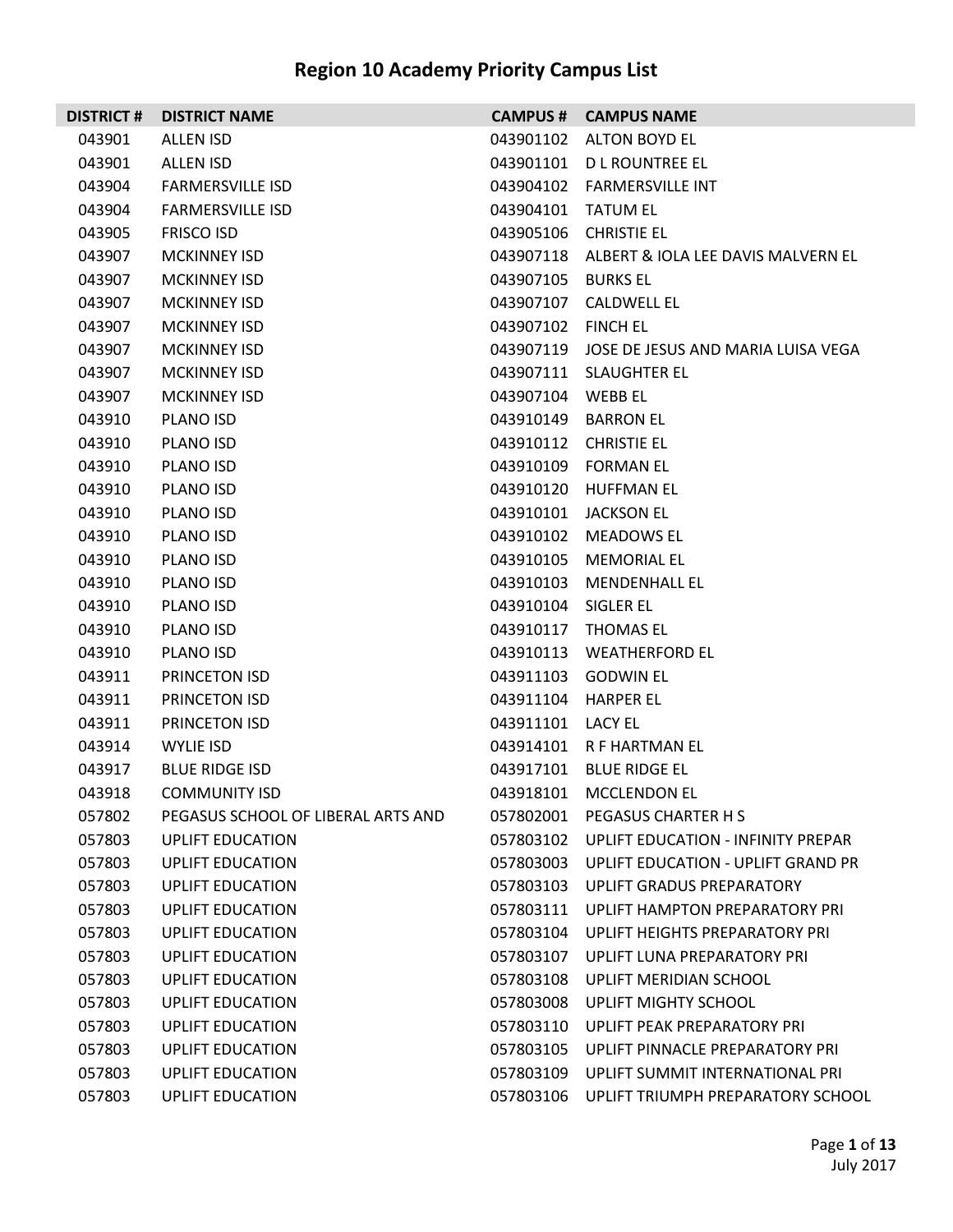| <b>DISTRICT#</b> | <b>DISTRICT NAME</b>               |           | <b>CAMPUS # CAMPUS NAME</b>                  |
|------------------|------------------------------------|-----------|----------------------------------------------|
| 057803           | <b>UPLIFT EDUCATION</b>            |           | 057803112 UPLIFT WILLIAMS PREPARATORY PRI    |
| 057805           | LUMIN EDUCATION                    |           | 057805101 LUMIN LINDSLEY PARK COMMUNITY SCHO |
| 057806           | ADVANTAGE ACADEMY                  |           | 057806101 ADVANTAGE ACADEMY                  |
| 057807           | LIFE SCHOOL                        |           | 057807104 LIFE SCHOOL CEDAR HILL             |
| 057807           | LIFE SCHOOL                        |           | 057807102 LIFE SCHOOL LANCASTER              |
| 057807           | LIFE SCHOOL                        |           | 057807105 LIFE SCHOOL MOUNTAIN CREEK         |
| 057807           | LIFE SCHOOL                        | 057807001 | LIFE SCHOOL OAK CLIFF                        |
| 057808           | UNIVERSAL ACADEMY                  |           | 057808101 UNIVERSAL ACADEMY                  |
| 057809           | NOVA ACADEMY                       | 057809101 | NOVA ACADEMY                                 |
| 057810           | ACADEMY OF DALLAS                  |           | 057810101 ACADEMY OF DALLAS                  |
| 057813           | TRINITY BASIN PREPARATORY          | 057813101 | TRINITY BASIN PREPARATORY                    |
| 057814           | ACADEMY FOR ACADEMIC EXCELLENCE    |           | 057814001 DALLAS COUNTY JUVENILE JUSTICE     |
| 057816           | A W BROWN-FELLOWSHIP LEADERSHIP AC |           | 057816102 A W BROWN - F L A EARLY CHILDHOOD  |
| 057816           | A W BROWN-FELLOWSHIP LEADERSHIP AC |           | 057816101 AW BROWN-FLAINT CAMPUS             |
| 057817           | FOCUS LEARNING ACADEMY             | 057817101 | <b>FOCUS LEARNING ACADEMY</b>                |
| 057819           | JEAN MASSIEU ACADEMY               |           | 057819001 JEAN MASSIEU ACADEMY               |
| 057827           | NOVA ACADEMY (SOUTHEAST)           | 057827101 | NOVA ACADEMY (SOUTHEAST)                     |
| 057827           | NOVA ACADEMY (SOUTHEAST)           | 057827102 | NOVA ACADEMY PRICHARD                        |
| 057829           | A+ ACADEMY                         | 057829001 | A+ ACADEMY                                   |
| 057830           | INSPIRED VISION ACADEMY            |           | 057830001 INSPIRED VISION ACADEMY EL         |
| 057831           | GATEWAY CHARTER ACADEMY            |           | 057831001 GATEWAY CHARTER ACADEMY -EL        |
| 057832           | ALPHA CHARTER SCHOOL               |           | 057832001 ALPHA CHARTER SCHOOL               |
| 057835           | <b>GOLDEN RULE CHARTER SCHOOL</b>  | 057835101 | <b>GOLDEN RULE</b>                           |
| 057835           | <b>GOLDEN RULE CHARTER SCHOOL</b>  |           | 057835001 GOLDEN RULE CHARTER SCHOOL         |
| 057835           | <b>GOLDEN RULE CHARTER SCHOOL</b>  | 057835102 | <b>GOLDEN RULE DESOTO</b>                    |
| 057835           | <b>GOLDEN RULE CHARTER SCHOOL</b>  |           | 057835104 GOLDEN RULE GRAND PRAIRIE          |
| 057835           | <b>GOLDEN RULE CHARTER SCHOOL</b>  | 057835103 | <b>GOLDEN RULE SOUTHWEST</b>                 |
| 057836           | ST ANTHONY SCHOOL                  |           | 057836101 ST ANTHONY ACADEMY                 |
| 057837           | KIPP DALLAS-FORT WORTH             | 057837101 | KIPP DESTINY EL                              |
| 057837           | KIPP DALLAS-FORT WORTH             | 057837103 | KIPP PLEASANT GROVE PRI                      |
| 057837           | KIPP DALLAS-FORT WORTH             | 057837041 | KIPP TRUTH ACADEMY                           |
| 057837           | KIPP DALLAS-FORT WORTH             | 057837102 | KIPP TRUTH EL                                |
| 057839           | LA ACADEMIA DE ESTRELLAS           | 057839101 | LA ACADEMIA DE ESTRELLAS                     |
| 057841           | CITYSCAPE SCHOOLS                  | 057841001 | EAST GRAND PREPARATORY ACADEMY               |
| 057844           | <b>MANARA ACADEMY</b>              | 057844102 | MANARA STEM ACADEMY - ARLINGTON              |
| 057846           | <b>LEGACY PREPARATORY</b>          | 057846001 | LEGACY PREPARATORY CHARTER ACADEMY           |
| 057848           | INTERNATIONAL LEADERSHIP OF TEXAS  | 057848001 | INTERNATIONAL LEADERSHIP OF TEXAS            |
| 057848           | INTERNATIONAL LEADERSHIP OF TEXAS  | 057848004 | INTERNATIONAL LEADERSHIP OF TEXAS            |
| 057848           | INTERNATIONAL LEADERSHIP OF TEXAS  | 057848010 | INTERNATIONAL LEADERSHIP OF TEXAS            |
| 057848           | INTERNATIONAL LEADERSHIP OF TEXAS  | 057848012 | INT'L LEADERSHIP OF TEXAS ES- N RI           |
| 057849           | TRINITY ENVIRONMENTAL ACADEMY      | 057849001 | TRINITY ENVIRONMENTAL ACADEMY                |
| 057903           | CARROLLTON-FARMERS BRANCH ISD      | 057903131 | <b>BLAIR EL</b>                              |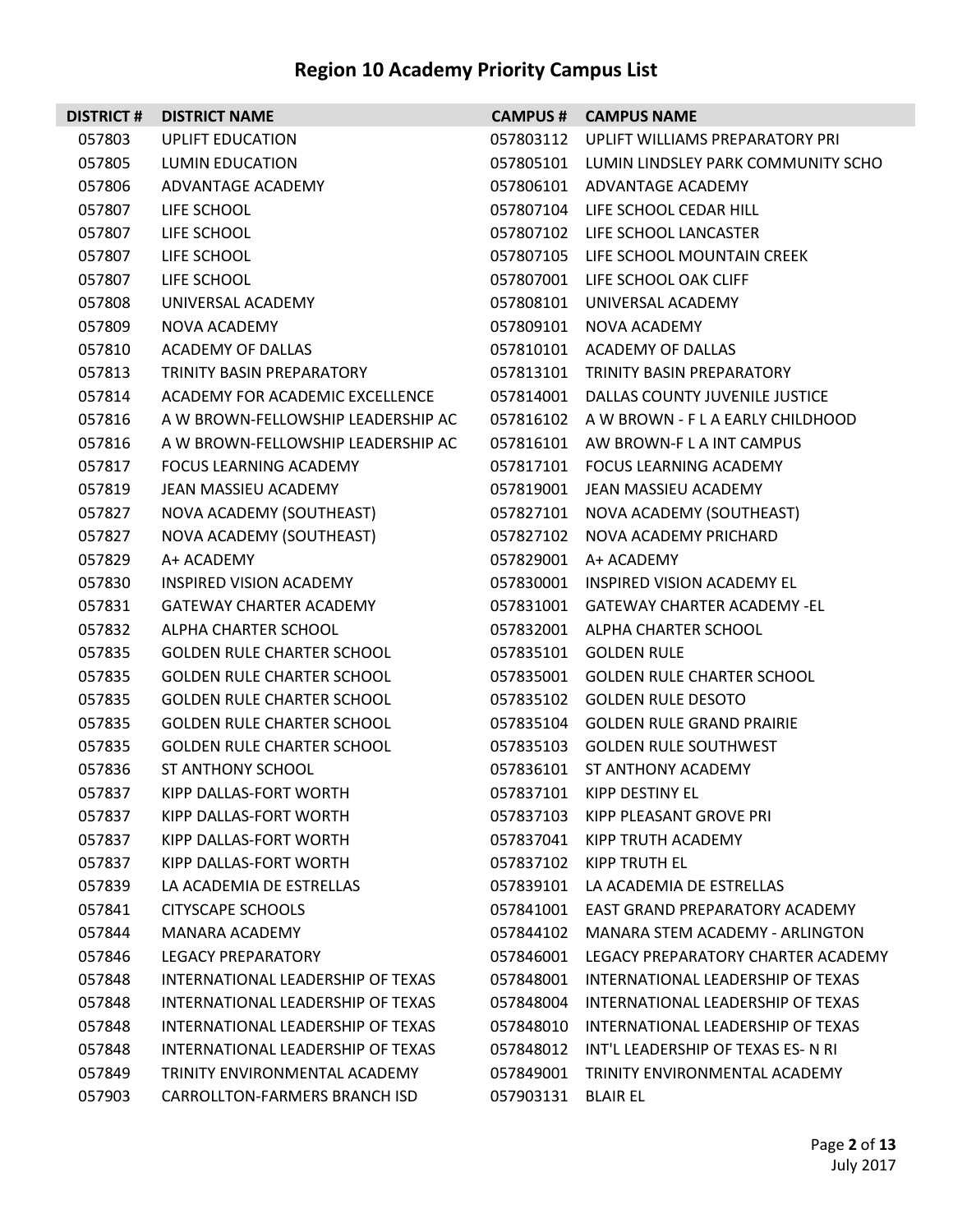| <b>DISTRICT#</b> | <b>DISTRICT NAME</b>                 |                     | <b>CAMPUS # CAMPUS NAME</b>                  |
|------------------|--------------------------------------|---------------------|----------------------------------------------|
| 057903           | CARROLLTON-FARMERS BRANCH ISD        |                     | 057903110 BLANTON EL                         |
| 057903           | CARROLLTON-FARMERS BRANCH ISD        |                     | 057903102 CARROLLTON EL                      |
| 057903           | CARROLLTON-FARMERS BRANCH ISD        |                     | 057903103 CENTRAL EL                         |
| 057903           | CARROLLTON-FARMERS BRANCH ISD        | 057903113 DAVIS EL  |                                              |
| 057903           | CARROLLTON-FARMERS BRANCH ISD        |                     | 057903109 FARMERS BRANCH EL                  |
| 057903           | CARROLLTON-FARMERS BRANCH ISD        |                     | 057903116 FURNEAUX EL                        |
| 057903           | CARROLLTON-FARMERS BRANCH ISD        | 057903105 GOOD EL   |                                              |
| 057903           | CARROLLTON-FARMERS BRANCH ISD        | 057903121 LANDRY EL |                                              |
| 057903           | CARROLLTON-FARMERS BRANCH ISD        |                     | 057903124 MCKAMY EL                          |
| 057903           | CARROLLTON-FARMERS BRANCH ISD        |                     | 057903135 MCLAUGHLIN STRICKLAND EL           |
| 057903           | CARROLLTON-FARMERS BRANCH ISD        |                     | 057903129 MCWHORTER EL                       |
| 057903           | CARROLLTON-FARMERS BRANCH ISD        |                     | 057903126 RAINWATER EL                       |
| 057903           | <b>CARROLLTON-FARMERS BRANCH ISD</b> |                     | 057903005 SALAZAR DISTRICT ALTERNATIVE EDUCA |
| 057903           | CARROLLTON-FARMERS BRANCH ISD        |                     | 057903125 SHEFFIELD EL                       |
| 057903           | CARROLLTON-FARMERS BRANCH ISD        | 057903106 STARK EL  |                                              |
| 057903           | CARROLLTON-FARMERS BRANCH ISD        |                     | 057903111 THOMPSON EL                        |
| 057904           | <b>CEDAR HILL ISD</b>                | 057904101 BRAY EL   |                                              |
| 057904           | <b>CEDAR HILL ISD</b>                |                     | 057904104 HIGH POINTE EL                     |
| 057904           | <b>CEDAR HILL ISD</b>                |                     | 057904105 HIGHLANDS EL                       |
| 057904           | CEDAR HILL ISD                       |                     | 057904108 LAKERIDGE EL                       |
| 057904           | <b>CEDAR HILL ISD</b>                |                     | 057904102 PLUMMER EL                         |
| 057904           | <b>CEDAR HILL ISD</b>                |                     | 057904107 WATERFORD OAKS EL                  |
| 057905           | <b>DALLAS ISD</b>                    |                     | 057905247 ADELFA BOTELLO CALLEJO EL          |
| 057905           | DALLAS ISD                           |                     | 057905219 ADELLE TURNER EL                   |
| 057905           | DALLAS ISD                           |                     | 057905163 ALBERT SIDNEY JOHNSTON EL          |
| 057905           | DALLAS ISD                           |                     | 057905206 ALEX SANGER EL                     |
| 057905           | <b>DALLAS ISD</b>                    |                     | 057905140 AMELIA EARHART LEARNING CENTER     |
| 057905           | DALLAS ISD                           |                     | 057905280 ANNE FRANK EL                      |
| 057905           | <b>DALLAS ISD</b>                    |                     | 057905110 ANNIE WEBB BLANTON EL              |
| 057905           | <b>DALLAS ISD</b>                    |                     | 057905164 ANSON JONES EL                     |
| 057905           | DALLAS ISD                           |                     | 057905105 ARCADIA PARK EL                    |
| 057905           | <b>DALLAS ISD</b>                    |                     | 057905169 ARTHUR KRAMER EL                   |
| 057905           | <b>DALLAS ISD</b>                    |                     | 057905239 ARTURO SALAZAR EL                  |
| 057905           | DALLAS ISD                           |                     | 057905209 ASCHER SILBERSTEIN EL              |
| 057905           | DALLAS ISD                           | 057905180           | B H MACON EL                                 |
| 057905           | DALLAS ISD                           | 057905133           | BARBARA JORDAN EL                            |
| 057905           | DALLAS ISD                           | 057905108           | <b>BAYLES EL</b>                             |
| 057905           | DALLAS ISD                           |                     | 057905184 BEN MILAM EL                       |
| 057905           | DALLAS ISD                           |                     | 057905235 BIRDIE ALEXANDER EL                |
| 057905           | DALLAS ISD                           |                     | 057905155 C A TATUM JR EL                    |
| 057905           | <b>DALLAS ISD</b>                    |                     | 057905122 CF CARR EL                         |
| 057905           | DALLAS ISD                           |                     | 057905125 CASA VIEW EL                       |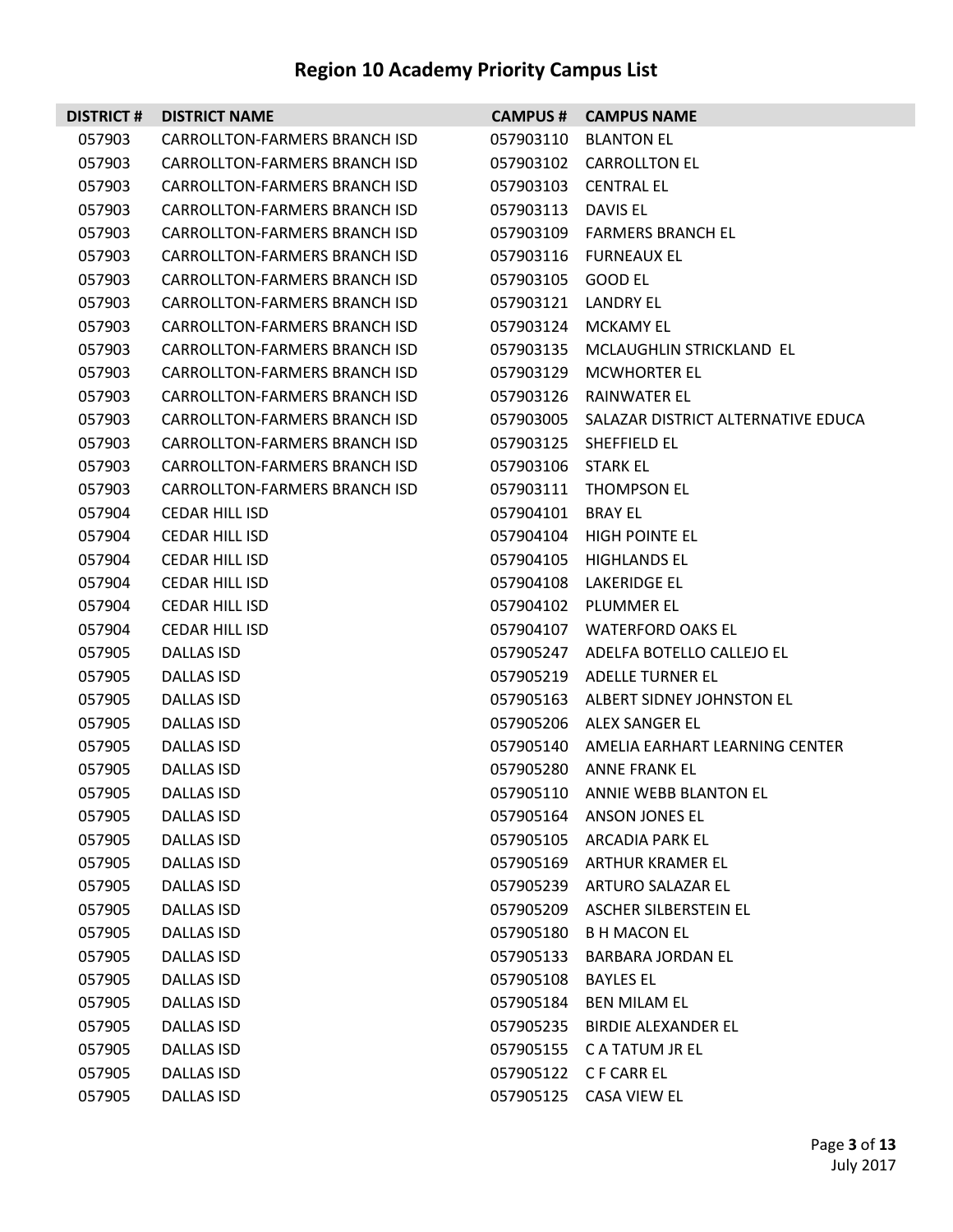|        | <b>DISTRICT # DISTRICT NAME</b> |           | <b>CAMPUS # CAMPUS NAME</b>                  |
|--------|---------------------------------|-----------|----------------------------------------------|
| 057905 | DALLAS ISD                      | 057905287 | CELESTINO MAURICIO SOTO JR EL                |
| 057905 | DALLAS ISD                      |           | 057905126 CENTRAL EL                         |
| 057905 | DALLAS ISD                      |           | 057905281 CESAR CHAVEZ LEARNING CENTER       |
| 057905 | DALLAS ISD                      |           | 057905147 CHARLES A GILL EL                  |
| 057905 | <b>DALLAS ISD</b>               |           | 057905201 CHARLES RICE LEARNING CENTER       |
| 057905 | DALLAS ISD                      |           | 057905189 CLARA OLIVER EL                    |
| 057905 | DALLAS ISD                      |           | 057905205 CLINTON P RUSSELL EL               |
| 057905 | DALLAS ISD                      |           | 057905203 DAN D ROGERS EL                    |
| 057905 | <b>DALLAS ISD</b>               |           | 057905225 DANIEL WEBSTER EL                  |
| 057905 | DALLAS ISD                      |           | 057905116 DAVID G BURNET EL                  |
| 057905 | DALLAS ISD                      |           | 057905305 EBBY HALLIDAY EL                   |
| 057905 | DALLAS ISD                      |           | 057905232 EDNA ROWE EL                       |
| 057905 | <b>DALLAS ISD</b>               |           | 057905270 EDUARDO MATA EL                    |
| 057905 | DALLAS ISD                      |           | 057905216 EDWARD TITCHE EL                   |
| 057905 | DALLAS ISD                      |           | 057905166 EDWIN J KIEST EL                   |
| 057905 | DALLAS ISD                      |           | 057905265 ELADIO R MARTINEZ LEARNING CENTER  |
| 057905 | <b>DALLAS ISD</b>               |           | 057905241 ELEMENTARY' DISCIPLINARY ALTERNATI |
| 057905 | DALLAS ISD                      |           | 057905191 ELISHA M PEASE EL                  |
| 057905 | DALLAS ISD                      |           | 057905283 ESPERANZA MEDRANO EL               |
| 057905 | DALLAS ISD                      |           | 057905135 EVERETTE LEE DEGOLYER EL           |
| 057905 | DALLAS ISD                      |           | 057905120 F P CAILLET EL                     |
| 057905 | DALLAS ISD                      |           | 057905289 FELIX G BOTELLO EL                 |
| 057905 | DALLAS ISD                      |           | 057905240 FRANK GUZICK EL                    |
| 057905 | DALLAS ISD                      |           | 057905266 FREDERICK DOUGLASS EL              |
| 057905 | DALLAS ISD                      |           | 057905103 GABE P ALLEN CHARTER SCHOOL        |
| 057905 | DALLAS ISD                      |           | 057905304 GEORGE HERBERT WALKER BUSH EL      |
| 057905 | <b>DALLAS ISD</b>               |           | 057905190 GEORGE PEABODY EL                  |
| 057905 | <b>DALLAS ISD</b>               |           | 057905124 GEORGE W CARVER CREATIVE ARTS LEAR |
| 057905 | <b>DALLAS ISD</b>               |           | 057905218 GEORGE W TRUETT EL                 |
| 057905 | <b>DALLAS ISD</b>               |           | 057905276 GILBERT CUELLAR SR EL              |
| 057905 | <b>DALLAS ISD</b>               |           | 057905178 H I HOLLAND EL AT LISBON           |
| 057905 | <b>DALLAS ISD</b>               |           | 057905115 HARRELL BUDD EL                    |
| 057905 | <b>DALLAS ISD</b>               |           | 057905230 HARRY C WITHERS EL                 |
| 057905 | <b>DALLAS ISD</b>               |           | 057905212 HARRY STONE MONTESSORI ACADEMY (ES |
| 057905 | <b>DALLAS ISD</b>               |           | 057905234 HENRY B GONZALEZ EL                |
| 057905 | <b>DALLAS ISD</b>               |           | 057905182 HERBERT MARCUS EL                  |
| 057905 | <b>DALLAS ISD</b>               |           | 057905284 HIGHLAND MEADOWS EL                |
| 057905 | <b>DALLAS ISD</b>               |           | 057905131 IGNACIO ZARAGOZA EL                |
| 057905 | <b>DALLAS ISD</b>               |           | 057905142 J N ERVIN EL                       |
| 057905 | <b>DALLAS ISD</b>               |           | 057905263 J P STARKS EL                      |
| 057905 | DALLAS ISD                      |           | 057905196 JW RAY LEARNING CENTER             |
| 057905 | <b>DALLAS ISD</b>               |           | 057905176 JACK LOWE SR EL                    |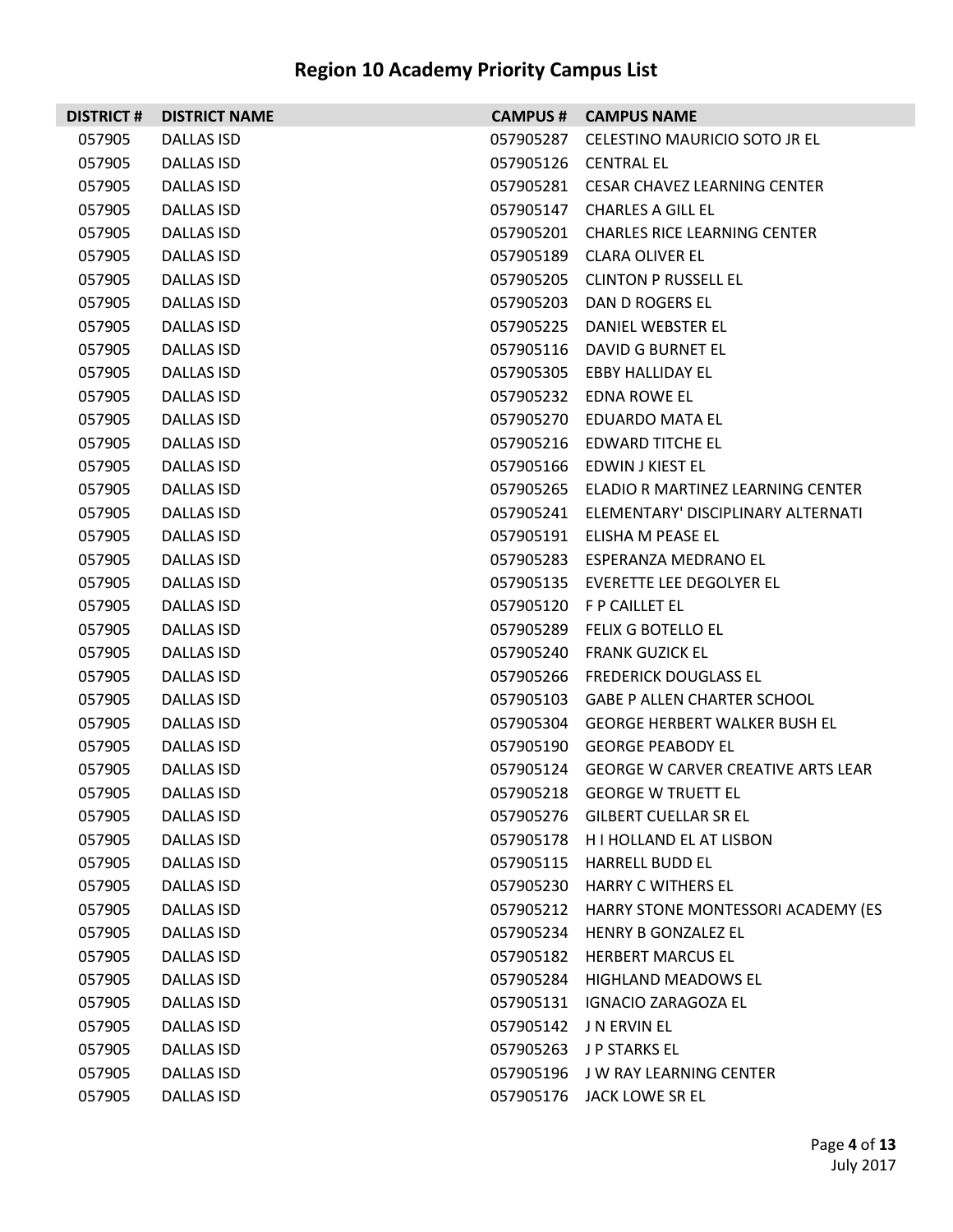| <b>DISTRICT#</b> | <b>DISTRICT NAME</b> | <b>CAMPUS #</b> | <b>CAMPUS NAME</b>                 |
|------------------|----------------------|-----------------|------------------------------------|
| 057905           | <b>DALLAS ISD</b>    | 057905112       | <b>JAMES BOWIE EL</b>              |
| 057905           | DALLAS ISD           | 057905157       | JAMES S HOGG EL                    |
| 057905           | <b>DALLAS ISD</b>    | 057905279       | JERRY R JUNKINS EL                 |
| 057905           | DALLAS ISD           | 057905141       | JILL STONE EL AT VICKERY MEADOW    |
| 057905           | DALLAS ISD           | 057905172       | JIMMIE TYLER BRASHEAR EL           |
| 057905           | DALLAS ISD           | 057905268       | JOHN F KENNEDY LEARNING CENTER     |
| 057905           | <b>DALLAS ISD</b>    | 057905192       | JOHN F PEELER EL                   |
| 057905           | DALLAS ISD           | 057905197       | JOHN H REAGAN EL                   |
| 057905           | <b>DALLAS ISD</b>    | 057905161       | JOHN IRELAND EL                    |
| 057905           | DALLAS ISD           | 057905193       | JOHN J PERSHING EL                 |
| 057905           | <b>DALLAS ISD</b>    | 057905114       | JOHN NEELY BRYAN EL                |
| 057905           | DALLAS ISD           | 057905101       | JOHN Q ADAMS EL                    |
| 057905           | <b>DALLAS ISD</b>    | 057905121       | JOHN W CARPENTER EL                |
| 057905           | DALLAS ISD           | 057905237       | JOHN W RUNYON EL                   |
| 057905           | <b>DALLAS ISD</b>    | 057905107       | JOSE 'JOE' MAY EL                  |
| 057905           | DALLAS ISD           | 057905200       | JOSEPH J RHOADS LEARNING CENTER    |
| 057905           | <b>DALLAS ISD</b>    | 057905271       | JULIAN T SALDIVAR EL               |
| 057905           | <b>DALLAS ISD</b>    | 057905137       | <b>JULIUS DORSEY EL</b>            |
| 057905           | <b>DALLAS ISD</b>    | 057905194       | K B POLK CENTER FOR ACADEMICALLY T |
| 057905           | DALLAS ISD           | 057905167       | KLEBERG EL                         |
| 057905           | DALLAS ISD           | 057905159       | L L HOTCHKISS EL                   |
| 057905           | DALLAS ISD           | 057905136       | LO DONALD EL                       |
| 057905           | <b>DALLAS ISD</b>    | 057905154       | LARRY G SMITH EL                   |
| 057905           | DALLAS ISD           | 057905286       | LEE A MCSHAN JR EL                 |
| 057905           | DALLAS ISD           | 057905130       | LEILA P COWART EL                  |
| 057905           | DALLAS ISD           | 057905149       | LENORE KIRK HALL EL                |
| 057905           | <b>DALLAS ISD</b>    | 057905278       | LEONIDES GONZALEZ CIGARROA MD EL   |
| 057905           | DALLAS ISD           | 057905210       | LESLIE A STEMMONS EL               |
| 057905           | <b>DALLAS ISD</b>    | 057905158       | LIDA HOOE EL                       |
| 057905           | DALLAS ISD           | 057905260       | LORENZO DE ZAVALA EL               |
| 057905           | DALLAS ISD           | 057905275       | LOUISE WOLFF KAHN EL               |
| 057905           | DALLAS ISD           | 057905181       | MAPLE LAWN EL                      |
| 057905           | DALLAS ISD           | 057905152       | MARGARET B HENDERSON EL            |
| 057905           | DALLAS ISD           | 057905272       | <b>MARIA MORENO EL</b>             |
| 057905           | DALLAS ISD           | 057905220       | MARK TWAIN LEADERSHIP VANGUARD     |
| 057905           | DALLAS ISD           | 057905198       | <b>MARTHA TURNER REILLY EL</b>     |
| 057905           | <b>DALLAS ISD</b>    | 057905128       | MARTIN LUTHER KING JR LEARNING CEN |
| 057905           | DALLAS ISD           | 057905226       | <b>MARTIN WEISS EL</b>             |
| 057905           | DALLAS ISD           | 057905274       | MARY MCLEOD BETHUNE EL             |
| 057905           | DALLAS ISD           | 057905188       | <b>MOUNT AUBURN EL</b>             |
| 057905           | <b>DALLAS ISD</b>    | 057905285       | N W HARLLEE EARLY CHILDHOOD CENTER |
| 057905           | DALLAS ISD           | 057905236       | NANCY J COCHRAN EL                 |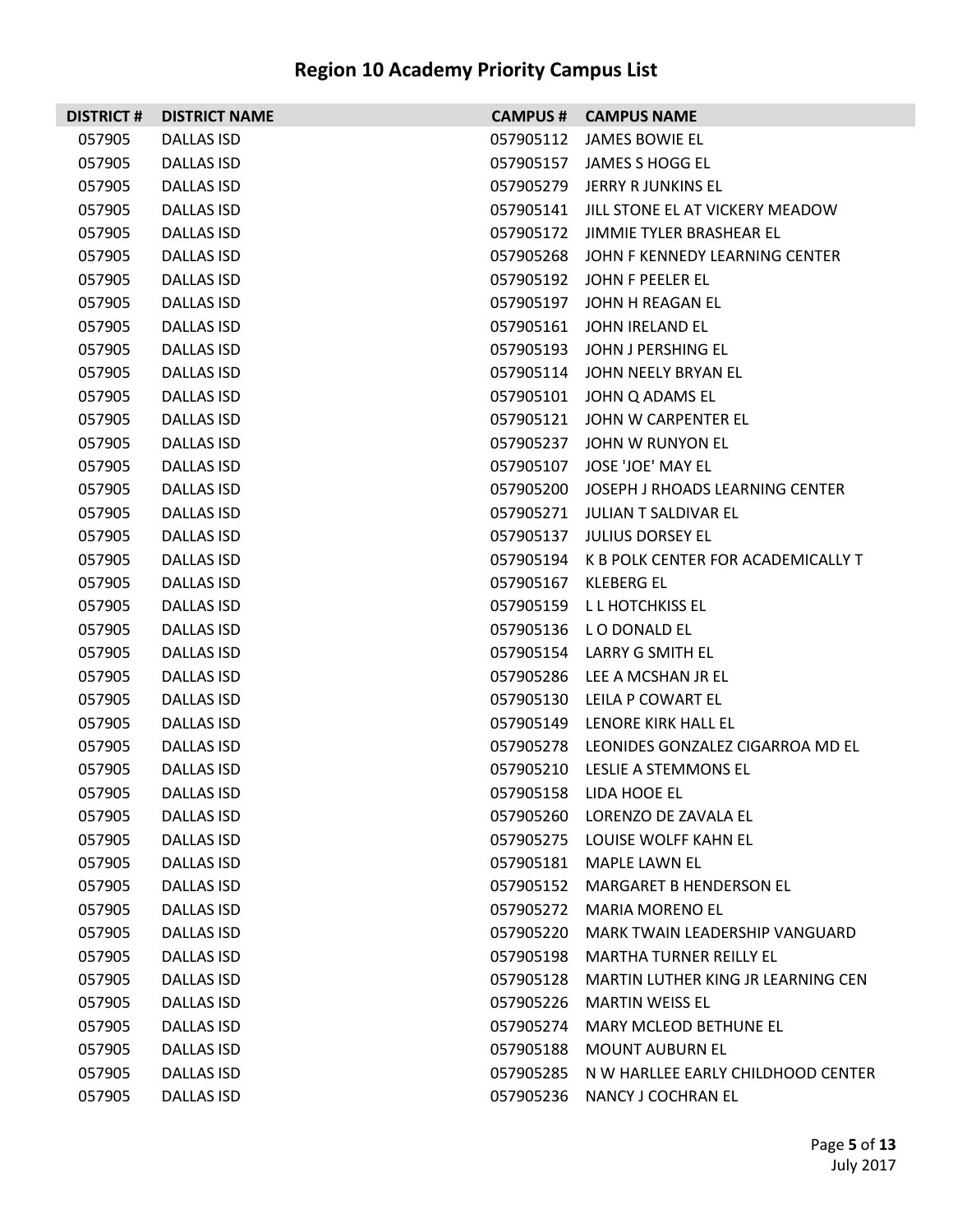| <b>DISTRICT#</b> | <b>DISTRICT NAME</b> | <b>CAMPUS #</b> | <b>CAMPUS NAME</b>                           |
|------------------|----------------------|-----------------|----------------------------------------------|
| 057905           | DALLAS ISD           | 057905187       | NANCY MOSELEY EL                             |
| 057905           | DALLAS ISD           | 057905233       | NATHAN ADAMS EL                              |
| 057905           | <b>DALLAS ISD</b>    | 057905156       | NATHANIEL HAWTHORNE EL                       |
| 057905           | DALLAS ISD           | 057905168       | <b>OBADIAH KNIGHT EL</b>                     |
| 057905           | DALLAS ISD           | 057905269       | <b>ONESIMO HERNANDEZ EL</b>                  |
| 057905           | DALLAS ISD           |                 | 057905202 ORAN M ROBERTS EL                  |
| 057905           | <b>DALLAS ISD</b>    |                 | 057905139 PAUL L DUNBAR LEARNING CENTER      |
| 057905           | DALLAS ISD           |                 | 057905273 PLEASANT GROVE EL                  |
| 057905           | DALLAS ISD           |                 | 057905195 PRESTON HOLLOW EL                  |
| 057905           | DALLAS ISD           |                 | 057905215 R L THORNTON EL                    |
| 057905           | <b>DALLAS ISD</b>    | 057905199       | <b>REINHARDT EL</b>                          |
| 057905           | DALLAS ISD           |                 | 057905170 RICHARD LAGOW EL                   |
| 057905           | <b>DALLAS ISD</b>    |                 | 057905174 ROBERT E LEE EL                    |
| 057905           | DALLAS ISD           |                 | 057905186 ROGER Q MILLS EL                   |
| 057905           | <b>DALLAS ISD</b>    | 057905264       | <b>RONALD E MCNAIR EL</b>                    |
| 057905           | DALLAS ISD           |                 | 057905204 ROSEMONT EL                        |
| 057905           | DALLAS ISD           |                 | 057905117 RUFUS C BURLESON EL                |
| 057905           | DALLAS ISD           |                 | 057905129 S S CONNER EL                      |
| 057905           | <b>DALLAS ISD</b>    | 057905160       | <b>SAM HOUSTON EL</b>                        |
| 057905           | DALLAS ISD           |                 | 057905207 SAN JACINTO EL                     |
| 057905           | DALLAS ISD           |                 | 057905208 SEAGOVILLE EL                      |
| 057905           | DALLAS ISD           |                 | 057905244 SEAGOVILLE NORTH EL                |
| 057905           | <b>DALLAS ISD</b>    |                 | 057905173 SIDNEY LANIER EXPRESSIVE ARTS VANG |
| 057905           | DALLAS ISD           |                 | 057905306 SOLAR PREPARATORY SCHOOL FOR GIRLS |
| 057905           | DALLAS ISD           |                 | 057905145 STEPHEN C FOSTER EL                |
| 057905           | DALLAS ISD           |                 | 057905211 STEVENS PARK EL                    |
| 057905           | <b>DALLAS ISD</b>    |                 | 057905228 SUDIE L WILLIAMS EL                |
| 057905           | DALLAS ISD           |                 | 057905213 T G TERRY EL                       |
| 057905           | DALLAS ISD           |                 | 057905303 THELMA ELIZABETH PAGE RICHARDSON E |
| 057905           | <b>DALLAS ISD</b>    | 057905183       | THOMAS L MARSALIS EL                         |
| 057905           | DALLAS ISD           | 057905277       | THOMAS TOLBERT EL                            |
| 057905           | DALLAS ISD           | 057905148       | TOM C GOOCH EL                               |
| 057905           | DALLAS ISD           | 057905144       | TOM W FIELD EL                               |
| 057905           | DALLAS ISD           | 057905175       | UMPHREY LEE EL                               |
| 057905           | DALLAS ISD           | 057905222       | <b>URBAN PARK EL</b>                         |
| 057905           | <b>DALLAS ISD</b>    | 057905153       | VICTOR H HEXTER EL                           |
| 057905           | <b>DALLAS ISD</b>    | 057905109       | W A BLAIR EL                                 |
| 057905           | DALLAS ISD           | 057905118       | W W BUSHMAN EL                               |
| 057905           | DALLAS ISD           | 057905224       | <b>WALNUT HILL EL</b>                        |
| 057905           | DALLAS ISD           | 057905250       | WHITNEY M YOUNG JR EL                        |
| 057905           | <b>DALLAS ISD</b>    | 057905185       | WILLIAM B MILLER EL                          |
| 057905           | DALLAS ISD           | 057905119       | WILLIAM L CABELL EL                          |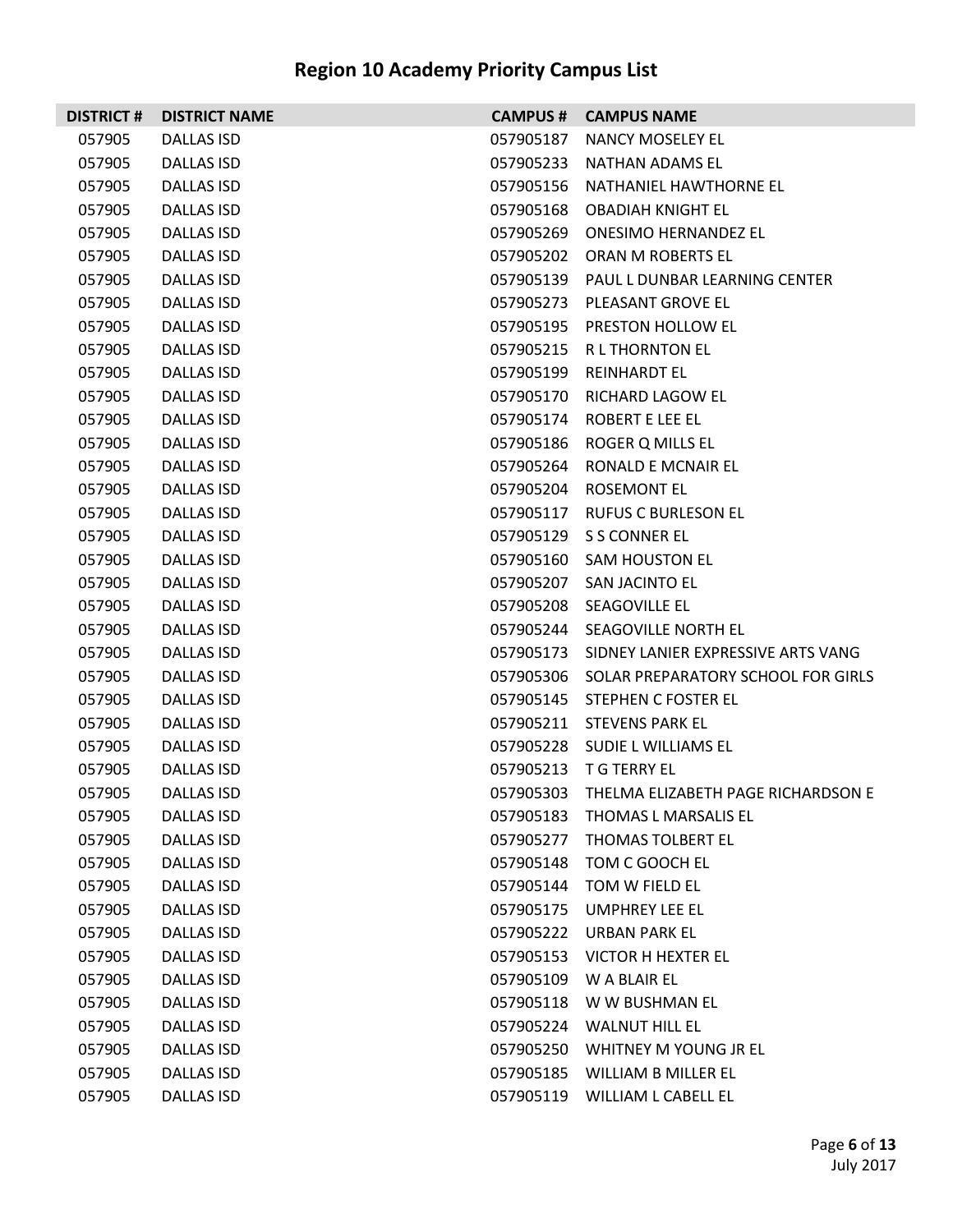|        | <b>DISTRICT # DISTRICT NAME</b> |           | <b>CAMPUS # CAMPUS NAME</b>           |
|--------|---------------------------------|-----------|---------------------------------------|
| 057905 | <b>DALLAS ISD</b>               |           | 057905177 WILLIAM LIPSCOMB EL         |
| 057905 | <b>DALLAS ISD</b>               |           | 057905104 WILLIAM M ANDERSON EL       |
| 057905 | <b>DALLAS ISD</b>               |           | 057905301 WILMER-HUTCHINS EL          |
| 057905 | <b>DALLAS ISD</b>               |           | 057905229 WINNETKA EL                 |
| 057906 | <b>DESOTO ISD</b>               |           | 057906107 COCKRELL HILL EL            |
| 057906 | <b>DESOTO ISD</b>               | 057906108 | <b>FRANK D MOATES EL</b>              |
| 057906 | <b>DESOTO ISD</b>               | 057906103 | NORTHSIDE EL                          |
| 057906 | <b>DESOTO ISD</b>               | 057906102 | <b>RUBY YOUNG EL</b>                  |
| 057906 | <b>DESOTO ISD</b>               |           | 057906106 THE MEADOWS EL              |
| 057906 | <b>DESOTO ISD</b>               |           | 057906109 WOODRIDGE EL                |
| 057907 | <b>DUNCANVILLE ISD</b>          |           | 057907101 CENTRAL EL                  |
| 057907 | DUNCANVILLE ISD                 |           | 057907107 CHARLES ACTON EL            |
| 057907 | <b>DUNCANVILLE ISD</b>          |           | 057907111 CJ & ANNE HYMAN EL          |
| 057907 | <b>DUNCANVILLE ISD</b>          |           | 057907106 CLINT Q SMITH EL            |
| 057907 | <b>DUNCANVILLE ISD</b>          |           | 057907102 FAIRMEADOWS EL              |
| 057907 | DUNCANVILLE ISD                 |           | 057907109 GLENN C HARDIN INT          |
| 057907 | <b>DUNCANVILLE ISD</b>          |           | 057907110 GRACE R BRANDENBURG INT     |
| 057907 | <b>DUNCANVILLE ISD</b>          |           | 057907108 H BOB DANIEL SR INT         |
| 057907 | <b>DUNCANVILLE ISD</b>          |           | 057907112 JAMES R BILHARTZ JR EL      |
| 057907 | DUNCANVILLE ISD                 | 057907103 | <b>MERRIFIELD EL</b>                  |
| 057907 | <b>DUNCANVILLE ISD</b>          |           | 057907105 S GUS ALEXANDER JR EL       |
| 057907 | <b>DUNCANVILLE ISD</b>          |           | 057907104 WILLIAM LEE HASTINGS EL     |
| 057909 | <b>GARLAND ISD</b>              | 057909140 | <b>BACK EL</b>                        |
| 057909 | <b>GARLAND ISD</b>              | 057909101 | <b>BEAVER TECHNOLOGY CENTER</b>       |
| 057909 | <b>GARLAND ISD</b>              | 057909119 | <b>BRADFIELD EL</b>                   |
| 057909 | <b>GARLAND ISD</b>              | 057909102 | <b>BULLOCK EL</b>                     |
| 057909 | <b>GARLAND ISD</b>              |           | 057909103 CALDWELL EL                 |
| 057909 | <b>GARLAND ISD</b>              |           | 057909105 CENTERVILLE EL              |
| 057909 | <b>GARLAND ISD</b>              |           | 057909129 CLASSICAL CENTER AT VIAL EL |
| 057909 | <b>GARLAND ISD</b>              | 057909132 | <b>CLUB HILL EL</b>                   |
| 057909 | <b>GARLAND ISD</b>              | 057909107 | <b>COOPER EL</b>                      |
| 057909 | <b>GARLAND ISD</b>              | 057909108 | DAUGHERTY EL                          |
| 057909 | <b>GARLAND ISD</b>              | 057909126 | DAVIS EL                              |
| 057909 | <b>GARLAND ISD</b>              | 057909128 | <b>ETHRIDGE EL</b>                    |
| 057909 | <b>GARLAND ISD</b>              | 057909109 | <b>FREEMAN EL</b>                     |
| 057909 | <b>GARLAND ISD</b>              | 057909053 | <b>GARLAND AEC</b>                    |
| 057909 | <b>GARLAND ISD</b>              | 057909159 | <b>GEORGE WASHINGTON CARVER EL</b>    |
| 057909 | <b>GARLAND ISD</b>              | 057909157 | <b>GLEN COUCH EL</b>                  |
| 057909 | <b>GARLAND ISD</b>              | 057909123 | <b>GOLDEN MEADOWS EL</b>              |
| 057909 | <b>GARLAND ISD</b>              | 057909110 | <b>HANDLEY EL</b>                     |
| 057909 | <b>GARLAND ISD</b>              | 057909124 | <b>HEATHER GLEN EL</b>                |
| 057909 | <b>GARLAND ISD</b>              | 057909142 | <b>HERFURTH EL</b>                    |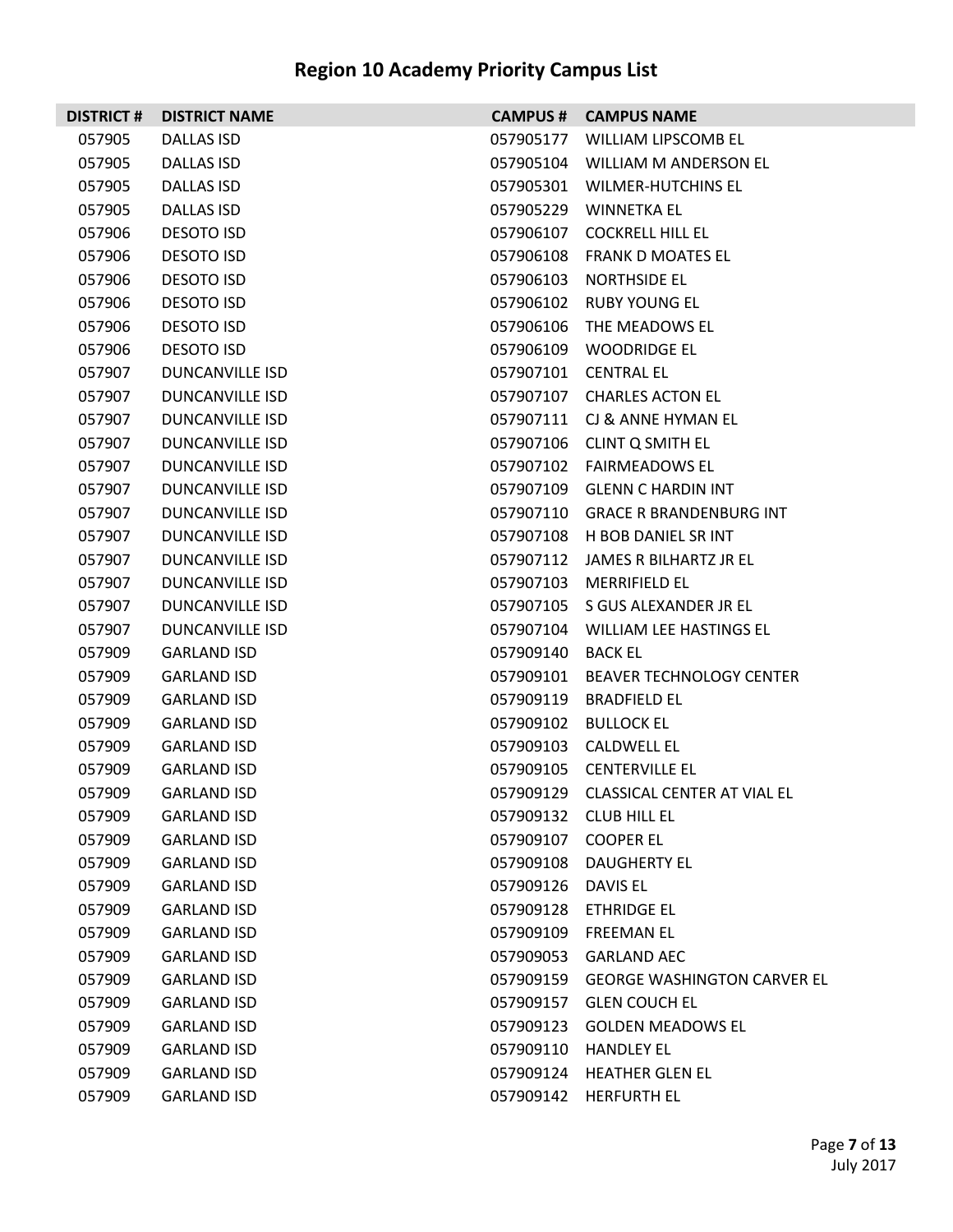| <b>DISTRICT#</b> | <b>DISTRICT NAME</b>     |                    | <b>CAMPUS # CAMPUS NAME</b>                  |
|------------------|--------------------------|--------------------|----------------------------------------------|
| 057909           | <b>GARLAND ISD</b>       | 057909133          | HICKMAN EL                                   |
| 057909           | <b>GARLAND ISD</b>       |                    | 057909125 HILLSIDE ACAD FOR EXCEL            |
| 057909           | <b>GARLAND ISD</b>       |                    | 057909146 KATHERINE STEPHENS EL              |
| 057909           | <b>GARLAND ISD</b>       |                    | 057909158 LIBERTY GROVE EL                   |
| 057909           | <b>GARLAND ISD</b>       | 057909121          | <b>MONTCLAIR EL</b>                          |
| 057909           | <b>GARLAND ISD</b>       | 057909156          | NITA PEARSON EL                              |
| 057909           | <b>GARLAND ISD</b>       |                    | 057909134 NORTHLAKE EL                       |
| 057909           | <b>GARLAND ISD</b>       |                    | 057909112 PARK CREST EL                      |
| 057909           | <b>GARLAND ISD</b>       |                    | 057909135 PATHFINDER ACHIEVEMENT CENTER      |
| 057909           | <b>GARLAND ISD</b>       | 057909127 ROACH EL |                                              |
| 057909           | <b>GARLAND ISD</b>       | 057909137          | ROWLETT EL                                   |
| 057909           | <b>GARLAND ISD</b>       |                    | 057909120 SHOREHAVEN EL                      |
| 057909           | <b>GARLAND ISD</b>       |                    | 057909141 SHUGART EL                         |
| 057909           | <b>GARLAND ISD</b>       |                    | 057909113 SOUTHGATE EL                       |
| 057909           | <b>GARLAND ISD</b>       |                    | 057909138 SPRING CREEK EL                    |
| 057909           | <b>GARLAND ISD</b>       | 057909136 TOLER EL |                                              |
| 057909           | <b>GARLAND ISD</b>       |                    | 057909147 VERNAL LISTER EL                   |
| 057909           | <b>GARLAND ISD</b>       |                    | 057909122 WALNUT GLEN ACAD FOR EXCEL         |
| 057909           | <b>GARLAND ISD</b>       |                    | 057909115 WATSON TECHNOLOGY CENTER           |
| 057909           | <b>GARLAND ISD</b>       |                    | 057909116 WEAVER EL                          |
| 057909           | <b>GARLAND ISD</b>       |                    | 057909117 WILLIAMS EL                        |
| 057910           | <b>GRAND PRAIRIE ISD</b> |                    | 057910122 BARBARA BUSH EL                    |
| 057910           | <b>GRAND PRAIRIE ISD</b> |                    | 057910104 DAVID DANIELS EL ACADEMY OF SCIENC |
| 057910           | <b>GRAND PRAIRIE ISD</b> |                    | 057910113 DWIGHT D EISENHOWER EL             |
| 057910           | <b>GRAND PRAIRIE ISD</b> |                    | 057910109 ELLEN OCHOA STEM ACADEMY AT BEN MI |
| 057910           | <b>GRAND PRAIRIE ISD</b> |                    | 057910126 ERVIN C WHITT EL                   |
| 057910           | <b>GRAND PRAIRIE ISD</b> |                    | 057910106 FLORENCE HILL EL                   |
| 057910           | <b>GRAND PRAIRIE ISD</b> |                    | 057910124 HECTOR P GARCIA EL                 |
| 057910           | <b>GRAND PRAIRIE ISD</b> |                    | 057910131 HORRS WILLIAMS FL                  |
| 057910           | <b>GRAND PRAIRIE ISD</b> |                    | 057910102 JAMES BOWIE EL                     |
| 057910           | <b>GRAND PRAIRIE ISD</b> |                    | 057910128 JUAN N SEGUIN EL                   |
| 057910           | <b>GRAND PRAIRIE ISD</b> |                    | 057910119 LORENZO DE ZAVALA ENVIRONMENTAL SC |
| 057910           | <b>GRAND PRAIRIE ISD</b> |                    | 057910130 MIKE MOSELEY EL                    |
| 057910           | <b>GRAND PRAIRIE ISD</b> |                    | 057910132 ROBERT E LEE EL                    |
| 057910           | <b>GRAND PRAIRIE ISD</b> |                    | 057910125 SALLYE R MOORE EL                  |
| 057910           | <b>GRAND PRAIRIE ISD</b> |                    | 057910118 SAM RAYBURN EL STEAM ACADEMY       |
| 057910           | <b>GRAND PRAIRIE ISD</b> |                    | 057910101 STEPHEN F AUSTIN EL                |
| 057910           | <b>GRAND PRAIRIE ISD</b> |                    | 057910120 SUZANNA DICKINSON EL               |
| 057910           | <b>GRAND PRAIRIE ISD</b> |                    | 057910129 THURGOOD MARSHALL LEADERSHIP ACADE |
| 057910           | <b>GRAND PRAIRIE ISD</b> |                    | 057910136 UPLIFT LEE                         |
| 057910           | <b>GRAND PRAIRIE ISD</b> |                    | 057910137 WILLIAM B TRAVIS WORLD LANGUAGE AC |
| 057912           | <b>IRVING ISD</b>        |                    | 057912101 BARTON EL                          |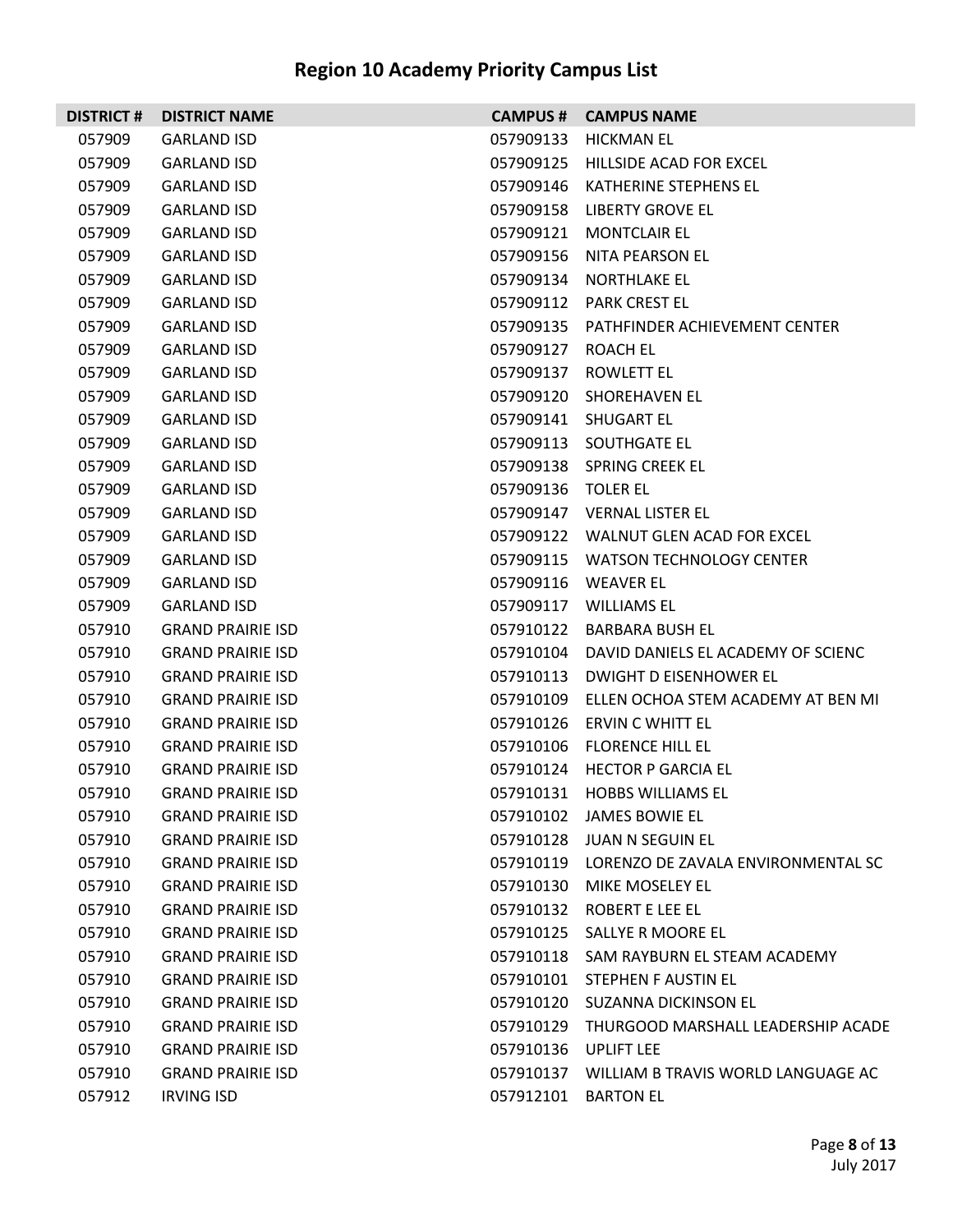| <b>DISTRICT #</b> | <b>DISTRICT NAME</b> |                        | <b>CAMPUS # CAMPUS NAME</b>           |
|-------------------|----------------------|------------------------|---------------------------------------|
| 057912            | <b>IRVING ISD</b>    |                        | 057912116 BRANDENBURG EL              |
| 057912            | <b>IRVING ISD</b>    |                        | 057912103 BRITAIN EL                  |
| 057912            | <b>IRVING ISD</b>    |                        | 057912102 BROWN EL                    |
| 057912            | <b>IRVING ISD</b>    | 057912121 DAVIS EL     |                                       |
| 057912            | <b>IRVING ISD</b>    |                        | 057912118 ELLIOTT EL                  |
| 057912            | <b>IRVING ISD</b>    | 057912113    FARINE EL |                                       |
| 057912            | <b>IRVING ISD</b>    |                        | 057912122 GILBERT F M EL              |
| 057912            | <b>IRVING ISD</b>    | 057912105 GOOD EL      |                                       |
| 057912            | <b>IRVING ISD</b>    | 057912106 HALEY J EL   |                                       |
| 057912            | <b>IRVING ISD</b>    |                        | 057912107 HALEY TEL                   |
| 057912            | <b>IRVING ISD</b>    | 057912119 HANES EL     |                                       |
| 057912            | <b>IRVING ISD</b>    |                        | 057912123 JACKIE MAE TOWNSELL EL      |
| 057912            | <b>IRVING ISD</b>    |                        | 057912124 JOHN W AND MARGIE STIPES EL |
| 057912            | <b>IRVING ISD</b>    |                        | 057912108 JOHNSTON EL                 |
| 057912            | <b>IRVING ISD</b>    | 057912109 KEYES EL     |                                       |
| 057912            | <b>IRVING ISD</b>    | 057912111 LEE EL       |                                       |
| 057912            | <b>IRVING ISD</b>    | 057912112 LIVELY EL    |                                       |
| 057912            | <b>IRVING ISD</b>    |                        | 057912114 SCHULZE EL                  |
| 057912            | <b>IRVING ISD</b>    |                        | 057912120 TOWNLEY EL                  |
| 057913            | LANCASTER ISD        |                        | 057913109 BELT LINE EL                |
| 057913            | <b>LANCASTER ISD</b> |                        | 057913102 HOUSTON EL                  |
| 057913            | LANCASTER ISD        |                        | 057913110 LANCASTER EL                |
| 057913            | LANCASTER ISD        |                        | 057913101 PLEASANT RUN EL             |
| 057913            | <b>LANCASTER ISD</b> |                        | 057913107 ROLLING HILLS EL            |
| 057913            | <b>LANCASTER ISD</b> |                        | 057913106 ROSA PARKS/MILLBROOK EL     |
| 057913            | LANCASTER ISD        |                        | 057913103 WEST MAIN EL                |
| 057914            | <b>MESQUITE ISD</b>  |                        | 057914132 ACHZIGER EL                 |
| 057914            | <b>MESQUITE ISD</b>  | 057914125 AUSTIN EL    |                                       |
| 057914            | <b>MESQUITE ISD</b>  |                        | 057914119 BEASLEY EL                  |
| 057914            | <b>MESQUITE ISD</b>  | 057914101 BLACK EL     |                                       |
| 057914            | <b>MESQUITE ISD</b>  |                        | 057914124 CANNADAY EL                 |
| 057914            | <b>MESQUITE ISD</b>  |                        | 057914133 DR LINDA HENRIE EL          |
| 057914            | <b>MESQUITE ISD</b>  |                        | 057914102 FLORENCE EL                 |
| 057914            | <b>MESQUITE ISD</b>  | 057914116 FLOYD EL     |                                       |
| 057914            | <b>MESQUITE ISD</b>  | 057914103              | <b>GALLOWAY EL</b>                    |
| 057914            | <b>MESQUITE ISD</b>  |                        | 057914130 GENTRY EL                   |
| 057914            | <b>MESQUITE ISD</b>  | 057914128 GRAY EL      |                                       |
| 057914            | <b>MESQUITE ISD</b>  | 057914104 HANBY EL     |                                       |
| 057914            | <b>MESQUITE ISD</b>  | 057914105              | <b>HODGES EL</b>                      |
| 057914            | <b>MESQUITE ISD</b>  |                        | 057914122 KIMBALL EL                  |
| 057914            | <b>MESQUITE ISD</b>  |                        | 057914115 LAWRENCE EL                 |
| 057914            | <b>MESQUITE ISD</b>  |                        | 057914131 MACKEY EL                   |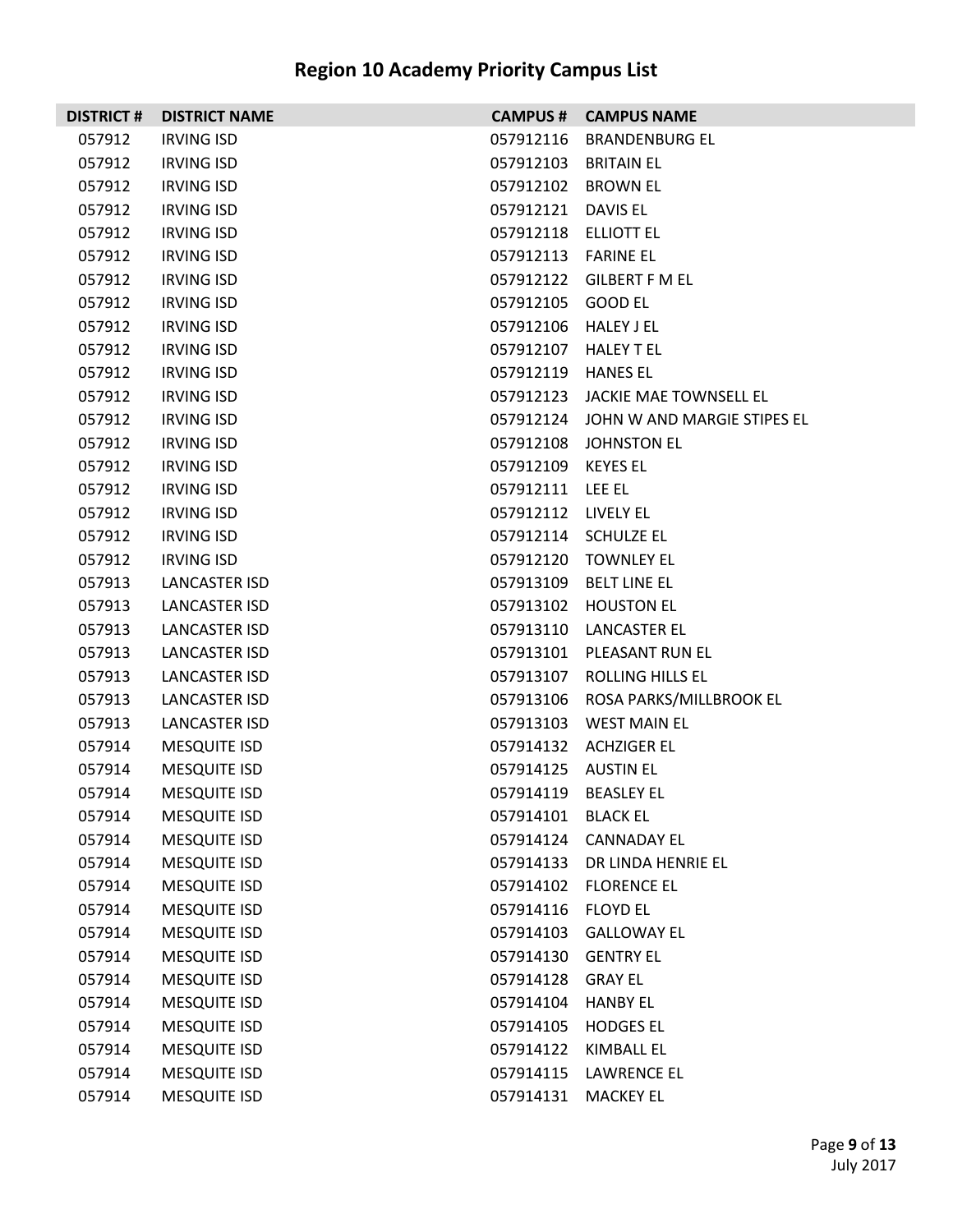|        | <b>DISTRICT # DISTRICT NAME</b> |                     | <b>CAMPUS # CAMPUS NAME</b>       |
|--------|---------------------------------|---------------------|-----------------------------------|
| 057914 | <b>MESQUITE ISD</b>             | 057914118           | <b>MCKENZIE EL</b>                |
| 057914 | <b>MESQUITE ISD</b>             | 057914106           | <b>MCWHORTER EL</b>               |
| 057914 | <b>MESQUITE ISD</b>             | 057914126           | MOSS EL                           |
| 057914 | <b>MESQUITE ISD</b>             | 057914107           | <b>MOTLEY EL</b>                  |
| 057914 | <b>MESQUITE ISD</b>             |                     | 057914123 PIRRUNG EL              |
| 057914 | <b>MESQUITE ISD</b>             | 057914117 PORTER EL |                                   |
| 057914 | <b>MESQUITE ISD</b>             | 057914120 PRICE EL  |                                   |
| 057914 | <b>MESQUITE ISD</b>             | 057914108 RANGE EL  |                                   |
| 057914 | <b>MESQUITE ISD</b>             | 057914109 RUGEL EL  |                                   |
| 057914 | <b>MESQUITE ISD</b>             |                     | 057914110 RUTHERFORD EL           |
| 057914 | <b>MESQUITE ISD</b>             |                     | 057914114 SEABOURN EL             |
| 057914 | <b>MESQUITE ISD</b>             | 057914111 SHANDS EL |                                   |
| 057914 | <b>MESQUITE ISD</b>             | 057914121 SHAW EL   |                                   |
| 057914 | <b>MESQUITE ISD</b>             | 057914129 SMITH EL  |                                   |
| 057914 | <b>MESQUITE ISD</b>             |                     | 057914127 THOMPSON EL             |
| 057914 | <b>MESQUITE ISD</b>             |                     | 057914112 TISINGER EL             |
| 057914 | <b>MESQUITE ISD</b>             | 057914113           | <b>TOSCH EL</b>                   |
| 57916  | <b>RICHARDSON ISD</b>           | 57916135            | AIKIN EL                          |
| 57916  | <b>RICHARDSON ISD</b>           | 57916144            | AUDELIA CREEK EL                  |
| 57916  | <b>RICHARDSON ISD</b>           | 57916145            | <b>CAROLYN G BUKHAIR EL</b>       |
| 57916  | RICHARDSON ISD                  | 57916006            | CHRISTA MCAULIFFE LEARNING CENTER |
| 57916  | <b>RICHARDSON ISD</b>           | 57916119            | <b>DOBIE PRI</b>                  |
| 57916  | <b>RICHARDSON ISD</b>           | 57916103            | DOVER EL                          |
| 57916  | <b>RICHARDSON ISD</b>           | 57916143            | <b>FOREST LANE ACADEMY</b>        |
| 57916  | RICHARDSON ISD                  | 57916120            | <b>FORESTRIDGE EL</b>             |
| 57916  | <b>RICHARDSON ISD</b>           | 57916104            | <b>GREENWOOD HILLS EL</b>         |
| 57916  | <b>RICHARDSON ISD</b>           | 57916105            | HAMILTON PARK PACESETTER MAGNET   |
| 57916  | RICHARDSON ISD                  | 57916129            | JESS HARBEN EL                    |
| 57916  | <b>RICHARDSON ISD</b>           | 57916115            | MARK TWAIN EL                     |
| 57916  | <b>RICHARDSON ISD</b>           | 57916121            | NORTHLAKE EL                      |
| 57916  | <b>RICHARDSON ISD</b>           | 57916109            | <b>NORTHRICH EL</b>               |
| 57916  | <b>RICHARDSON ISD</b>           | 57916110            | NORTHWOOD HILLS EL                |
| 57916  | <b>RICHARDSON ISD</b>           | 57916106            | O HENRY EL                        |
| 57916  | <b>RICHARDSON ISD</b>           | 57916111            | <b>RICHARDSON HEIGHTS EL</b>      |
| 57916  | <b>RICHARDSON ISD</b>           | 57916112            | RICHARDSON TERRACE EL             |
| 57916  | <b>RICHARDSON ISD</b>           | 57916130            | <b>RICHLAND EL</b>                |
| 57916  | <b>RICHARDSON ISD</b>           | 57916137            | RISD ACAD                         |
| 57916  | <b>RICHARDSON ISD</b>           | 57916126            | <b>SKYVIEW EL</b>                 |
| 57916  | <b>RICHARDSON ISD</b>           | 57916113            | SPRING VALLEY EL                  |
| 57916  | <b>RICHARDSON ISD</b>           | 57916124            | SPRINGRIDGE EL                    |
| 57916  | <b>RICHARDSON ISD</b>           | 57916114            | STULTS ROAD EL                    |
| 57916  | RICHARDSON ISD                  | 57916146            | THURGOOD MARSHALL EL              |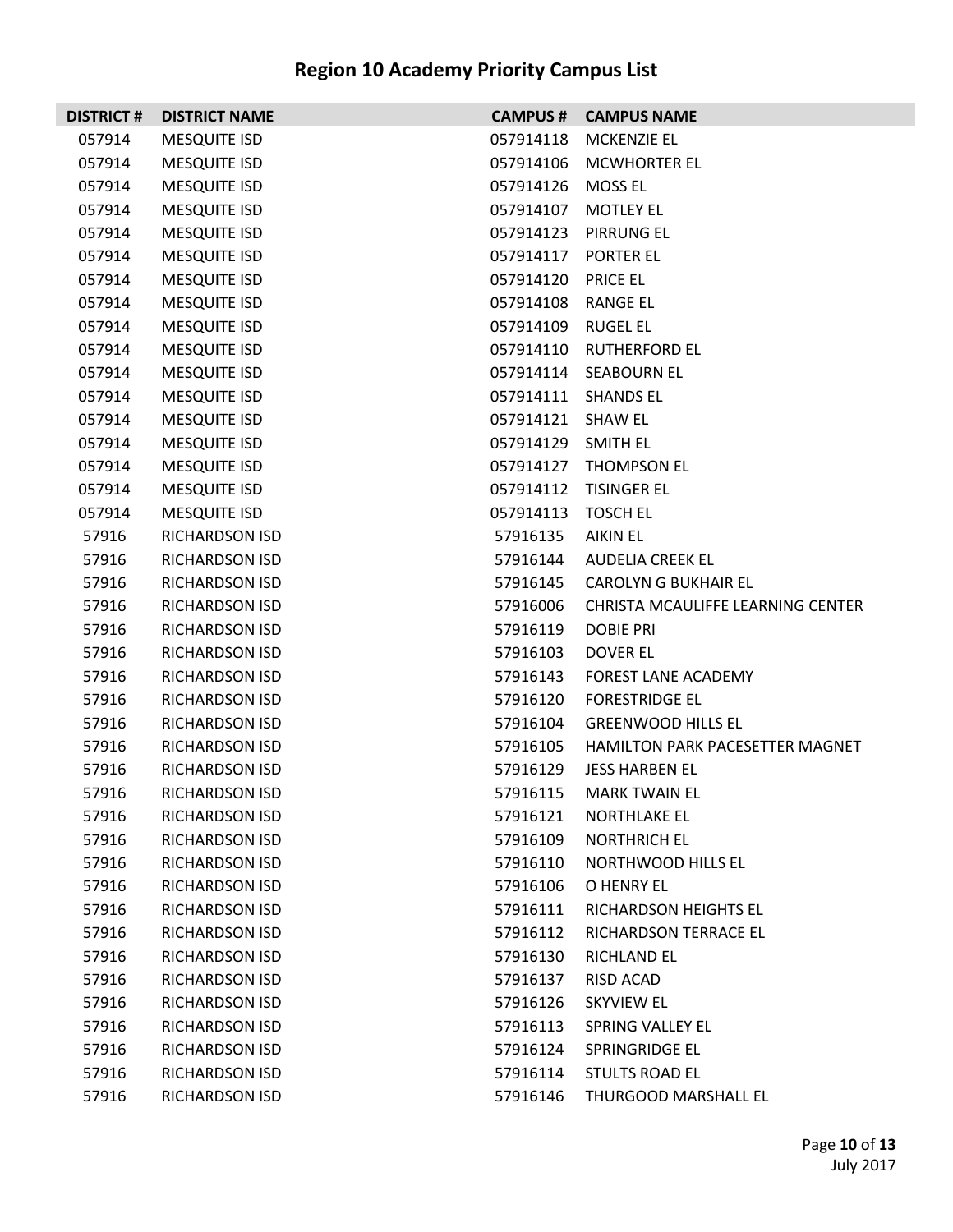|        | <b>DISTRICT # DISTRICT NAME</b> |                      | <b>CAMPUS # CAMPUS NAME</b>                  |
|--------|---------------------------------|----------------------|----------------------------------------------|
| 57916  | RICHARDSON ISD                  |                      | 57916116 WALLACE EL                          |
| 070801 | WAXAHACHIE FAITH FAMILY ACADEMY |                      | 070801002 OAK CLIFF FAITH FAMILY ACADEMY     |
| 070801 | WAXAHACHIE FAITH FAMILY ACADEMY |                      | 070801101 WAXAHACHIE FAMILY FAITH ACADEMY    |
| 070901 | <b>AVALON ISD</b>               |                      | 070901001 AVALON SCHOOL                      |
| 070903 | <b>ENNIS ISD</b>                | 070903101 AUSTIN EL  |                                              |
| 070903 | <b>ENNIS ISD</b>                | 070903103 BOWIE EL   |                                              |
| 070903 | <b>ENNIS ISD</b>                |                      | 070903106 DAVID S CROCKETT EARLY CHILDHOOD C |
| 070903 | <b>ENNIS ISD</b>                |                      | 070903043 DORIE MILLER INT                   |
| 070903 | <b>ENNIS ISD</b>                |                      | 070903107 G W CARVER EARLY CHILDHOOD CENTER  |
| 070903 | <b>ENNIS ISD</b>                |                      | 070903102 HOUSTON EL                         |
| 070903 | <b>ENNIS ISD</b>                |                      | 070903105 JACK LUMMUS INT                    |
| 070903 | <b>ENNIS ISD</b>                | 070903104 TRAVIS EL  |                                              |
| 070905 | <b>FERRIS ISD</b>               | 070905104 FERRIS INT |                                              |
| 070905 | <b>FERRIS ISD</b>               |                      | 070905103 HAZEL INGRAM EL                    |
| 070905 | <b>FERRIS ISD</b>               |                      | 070905105 LUCY MAE MCDONALD EL               |
| 070907 | <b>ITALY ISD</b>                |                      | 070907101 STAFFORD EL                        |
| 070908 | MIDLOTHIAN ISD                  |                      | 070908107 JA VITOVSKY EL                     |
| 070909 | <b>MILFORD ISD</b>              |                      | 070909001 MILFORD SCHOOL                     |
| 070910 | PALMER ISD                      |                      | 070910101 PALMER EL                          |
| 070910 | PALMER ISD                      |                      | 070910041 PALMER MIDDLE                      |
| 070911 | RED OAK ISD                     |                      | 070911103 EASTRIDGE EL                       |
| 070911 | <b>RED OAK ISD</b>              |                      | 070911101 RED OAK EL                         |
| 070911 | <b>RED OAK ISD</b>              |                      | 070911107 RUSSELL P SCHUPMANN EL             |
| 070912 | WAXAHACHIE ISD                  |                      | 070912106 DUNAWAY EL                         |
| 070912 | WAXAHACHIE ISD                  |                      | 070912112 MARVIN EL                          |
| 070912 | WAXAHACHIE ISD                  |                      | 070912104 NORTHSIDE EL                       |
| 070912 | <b>WAXAHACHIE ISD</b>           |                      | 070912111 OLIVER E CLIFT EL                  |
| 070912 | <b>WAXAHACHIE ISD</b>           |                      | 070912108 WEDGEWORTH EL                      |
| 074903 | <b>BONHAM ISD</b>               | 074903102 EVANS EL   |                                              |
| 074903 | <b>BONHAM ISD</b>               | 074903104            | <b>FINLEY-OATES EL</b>                       |
| 074905 | <b>ECTOR ISD</b>                | 074905101 ECTOR EL   |                                              |
| 074907 | <b>HONEY GROVE ISD</b>          | 074907101            | <b>HONEY GROVE EL</b>                        |
| 074909 | LEONARD ISD                     | 074909101            | <b>LEONARD EL</b>                            |
| 074909 | LEONARD ISD                     | 074909102            | LEONARD INT                                  |
| 091902 | <b>COLLINSVILLE ISD</b>         | 091902200            | <b>COLLINSVILLE EL</b>                       |
| 091903 | <b>DENISON ISD</b>              | 091903045            | <b>B MCDANIEL INT</b>                        |
| 091903 | <b>DENISON ISD</b>              | 091903103            | <b>HOUSTON EL</b>                            |
| 091903 | <b>DENISON ISD</b>              | 091903104            | <b>HYDE PARK EL</b>                          |
| 091903 | <b>DENISON ISD</b>              | 091903113 LAMAR EL   |                                              |
| 091903 | <b>DENISON ISD</b>              | 091903112            | <b>MAYES EL</b>                              |
| 091903 | <b>DENISON ISD</b>              | 091903114            | <b>TERRELL EL</b>                            |
| 091905 | <b>HOWE ISD</b>                 | 091905101            | <b>HOWE EL</b>                               |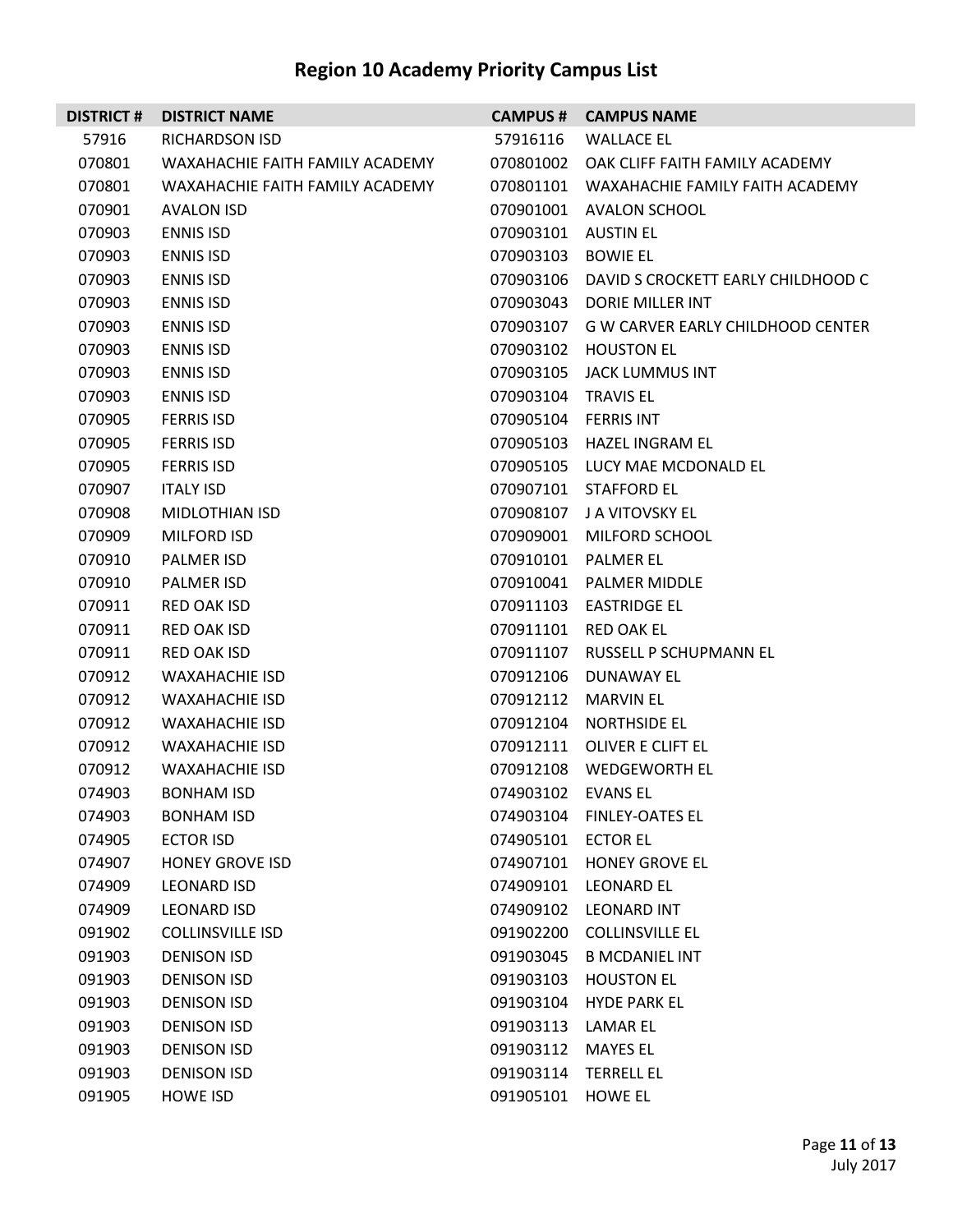| <b>DISTRICT#</b> | <b>DISTRICT NAME</b>        | <b>CAMPUS #</b>    | <b>CAMPUS NAME</b>                 |
|------------------|-----------------------------|--------------------|------------------------------------|
| 091906           | SHERMAN ISD                 | 091906104          | <b>CRUTCHFIELD EL</b>              |
| 091906           | SHERMAN ISD                 | 091906102          | DILLINGHAM INT                     |
| 091906           | SHERMAN ISD                 | 091906105          | <b>FAIRVIEW EL</b>                 |
| 091906           | SHERMAN ISD                 | 091906111          | HENRY W SORY EL                    |
| 091906           | SHERMAN ISD                 | 091906106          | JEFFERSON EL                       |
| 091906           | SHERMAN ISD                 | 091906110          | PERCY W NEBLETT EL                 |
| 091906           | SHERMAN ISD                 | 091906108          | WAKEFIELD EL                       |
| 091906           | SHERMAN ISD                 | 091906109          | WASHINGTON EL                      |
| 091909           | <b>WHITESBORO ISD</b>       | 091909101          | <b>WHITESBORO INTERMEDIATE</b>     |
| 091914           | S AND S CISD                | 091914101          | S AND S CONS EL                    |
| 091918           | TOM BEAN ISD                | 091918101          | TOM BEAN EL                        |
| 107901           | ATHENS ISD                  | 107901104          | BEL AIR EL                         |
| 107901           | ATHENS ISD                  |                    | 107901103 CENTRAL ATHENS           |
| 107901           | ATHENS ISD                  |                    | 107901102 SOUTH ATHENS EL          |
| 116902           | <b>CELESTE ISD</b>          |                    | 116902101 CELESTE EL               |
| 116903           | <b>COMMERCE ISD</b>         |                    | 116903104 ALBERT C WILLIAMS EL     |
| 116903           | <b>COMMERCE ISD</b>         |                    | 116903101 COMMERCE EL              |
| 116908           | <b>QUINLAN ISD</b>          |                    | 116908101 A E BUTLER INT           |
| 116908           | <b>QUINLAN ISD</b>          |                    | 116908102 D C CANNON EL            |
| 116909           | WOLFE CITY ISD              | 116909101          | WOLFE CITY EL                      |
| 116910           | <b>CAMPBELL ISD</b>         | 116910101          | <b>CAMPBELL EL</b>                 |
| 116915           | <b>BLAND ISD</b>            | 116915101          | BLAND EL                           |
| 116916           | <b>BOLES ISD</b>            | 116916101          | <b>BOLES EL</b>                    |
| 129901           | <b>CRANDALL ISD</b>         | 129901101          | W A MARTIN EL                      |
| 129903           | KAUFMAN ISD                 | 129903105          | HELEN EDWARD EARLY CHILDHOOD CENTE |
| 129903           | KAUFMAN ISD                 | 129903102          | LUCILLE NASH INTERMEDIATE          |
| 129903           | <b>KAUFMAN ISD</b>          | 129903103          | <b>MONDAY PRI</b>                  |
| 129903           | <b>KAUFMAN ISD</b>          | 129903101          | PHILLIPS EL                        |
| 129904           | <b>KEMP ISD</b>             | 129904102 KEMP INT |                                    |
| 129904           | <b>KEMP ISD</b>             | 129904101 KEMP PRI |                                    |
| 129905           | <b>MABANK ISD</b>           | 129905103          | <b>CENTRAL EL</b>                  |
| 129905           | <b>MABANK ISD</b>           | 129905105          | LAKEVIEW EL                        |
| 129905           | <b>MABANK ISD</b>           | 129905106          | <b>MABANK INT</b>                  |
| 129905           | <b>MABANK ISD</b>           | 129905104          | SOUTHSIDE EL                       |
| 129906           | <b>TERRELL ISD</b>          | 129906106          | DR BRUCE WOOD EL                   |
| 129906           | <b>TERRELL ISD</b>          | 129906102          | J W LONG EL                        |
| 129906           | <b>TERRELL ISD</b>          | 129906101          | <b>KENNEDY EL</b>                  |
| 129906           | <b>TERRELL ISD</b>          | 129906103          | W H BURNETT EL                     |
| 129910           | <b>SCURRY-ROSSER ISD</b>    | 129910101          | <b>SCURRY-ROSSER EL</b>            |
| 161807           | HARMONY SCIENCE ACAD (WACO) | 161807002          | HARMONY SCIENCE ACADEMY - GARLAND  |
| 161807           | HARMONY SCIENCE ACAD (WACO) | 161807003          | HARMONY SCIENCE ACADEMY - DALLAS   |
| 161807           | HARMONY SCIENCE ACAD (WACO) | 161807008          | HARMONY SCIENCE ACADEMY - GRAND PR |